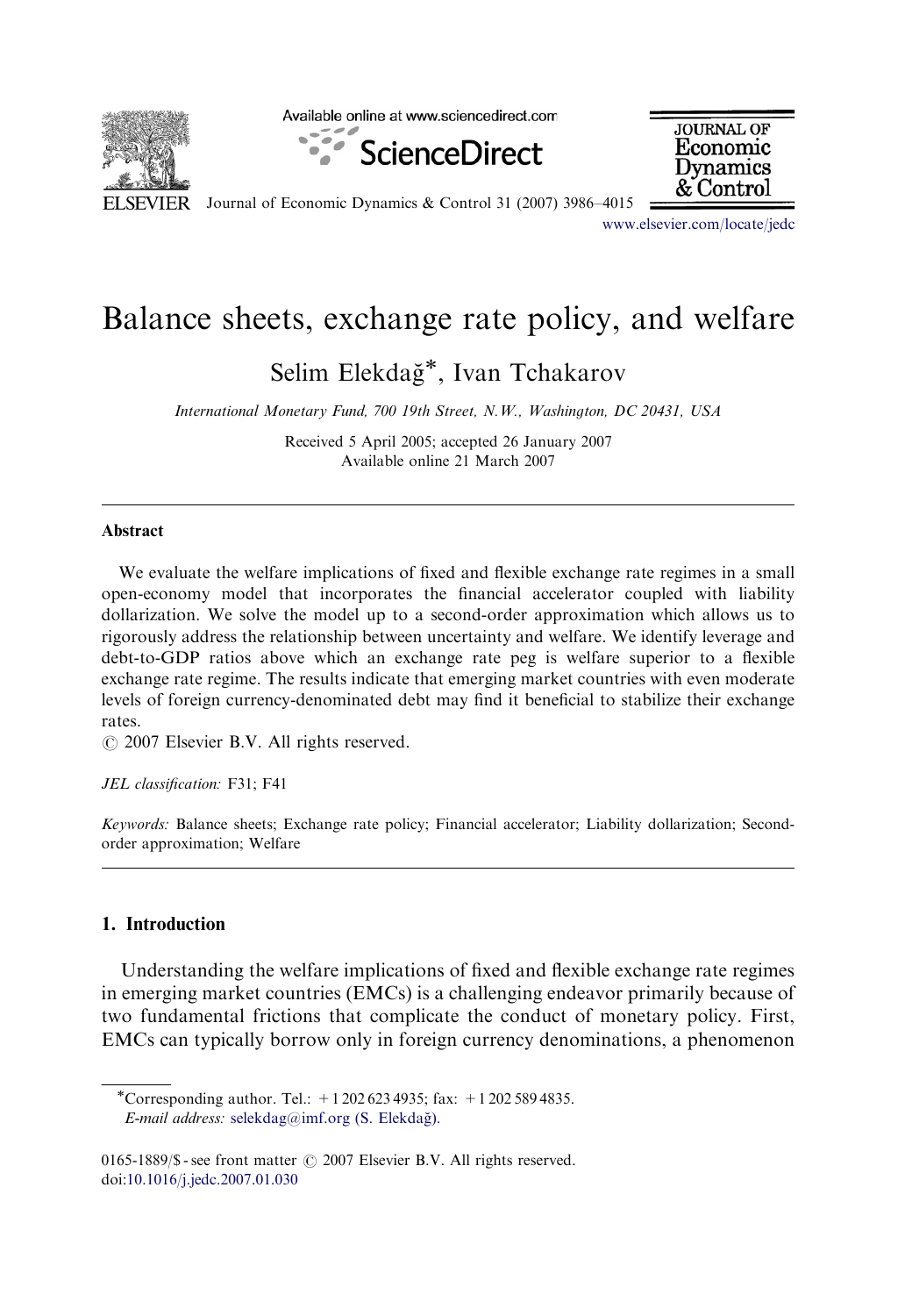called 'original sin' by [Eichengreen and Hausman \(1999\).](#page--1-0) Second, these countries usually have imperfect access to capital markets because foreign credit is associated with a countercyclical risk premium.<sup>1</sup> These two frictions increase the vulnerability of EMCs to external shocks because a potential depreciation can substantially inflate the cost of borrowing – owing to currency mismatches – which would also increase the risk premium, thereby further constraining access to capital markets.

Recent theoretical studies aim at capturing these fundamental frictions. These studies often use models incorporating the financial accelerator in combination with liability dollarization (where external debt is denominated in foreign currency). For example, [Cespedes et al. \(2004\),](#page--1-0) [Devereux et al. \(2006\),](#page--1-0) as well as [Gertler et al. \(2003\)](#page--1-0) build upon the framework developed by [Bernanke et al. \(1999\).](#page--1-0) These studies use the financial accelerator to model an endogenous risk premium that is linked to balance sheets thereby capturing the friction of imperfect capital market access. Nonetheless, these papers find that even after modeling both of these frictions, the conventional wisdom embodied in the Mundell–Fleming framework promoting the implementation of flexible exchange rate regime still prevails.<sup>2</sup>

The objective of this paper is to conduct a rigorous welfare-based comparison of exchange rate regimes for EMCs. In this context, we extend the earlier literature in two important dimensions. First, we perform a more thorough welfare evaluation of exchange rate regimes by employing a second-order approximation to the equilibrium conditions of a model that incorporates the financial accelerator in combination with liability dollarization. Employing a second-order approximation is critical because it captures the important effects of uncertainty on the average level of welfare.<sup>3</sup> Second, we consider a broad range of leverage and debt-to-GDP ratios that allows us to uncover trade-offs between increasingly harsher balance sheet vulnerabilities and the role of expenditure switching. This is important because the welfare maximizing exchange rate regime for an EMC depends on the particular nature of its balance sheet vulnerabilities.

We start by verifying that a flexible exchange rate regime is better than a fixed exchange rate in terms of welfare in a model where the financial accelerator is not present. This validates the policy recommendations of the standard Mundell–Fleming framework. In other words, with perfect capital markets, the presence of liability dollarization *alone* does not alter the classic policy prescription advocating flexible exchange rates for a small open economy.<sup>4</sup>

<sup>&</sup>lt;sup>1</sup>See, for example, [Neumeyer and Perri \(2005\)](#page--1-0) and [Uribe and Yue \(2006\)](#page--1-0) on the link between foreign interest rates and EMC business cycles. <sup>2</sup>

<sup>&</sup>lt;sup>2</sup>Although they do not rigorously evaluate the welfare implications of exchange rate regimes, [Choi and](#page--1-0) [Cook \(2004\)](#page--1-0) as well as Cook (2004) are notable exceptions.

<sup>&</sup>lt;sup>3</sup>In a stylized new open-economy macroeconomics model, [Obstfeld and Rogoff \(2003\)](#page--1-0) consider some of the issues discussed here, particularly on the interplay between higher moments and welfare.

<sup>&</sup>lt;sup>4</sup>Also, consistent with the previous literature, the welfare costs are higher in a model with the financial accelerator present for both exchange rate regimes. This is because the financial accelerator, by linking the risk premium and hence the demand for capital to the condition of borrower balance sheets, magnifies the effects of shocks on the economy through the impact on balance sheets.